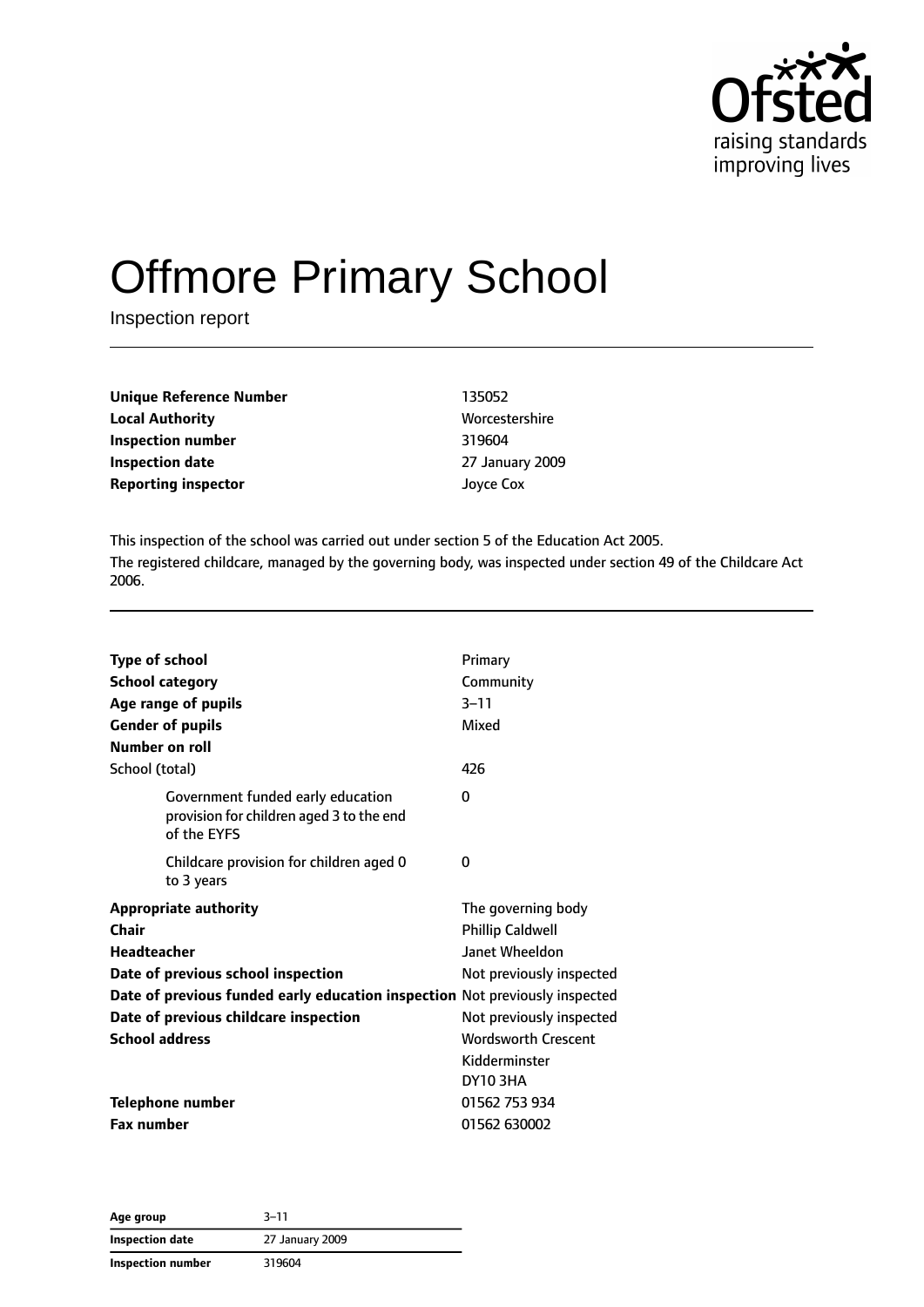.

<sup>©</sup> Crown copyright 2009

Website: www.ofsted.gov.uk

This document may be reproduced in whole or in part for non-commercial educational purposes, provided that the information quoted is reproduced without adaptation and the source and date of publication are stated.

Further copies of this report are obtainable from the school. Under the Education Act 2005, the school must provide a copy of this report free of charge to certain categories of people. A charge not exceeding the full cost of reproduction may be made for any other copies supplied.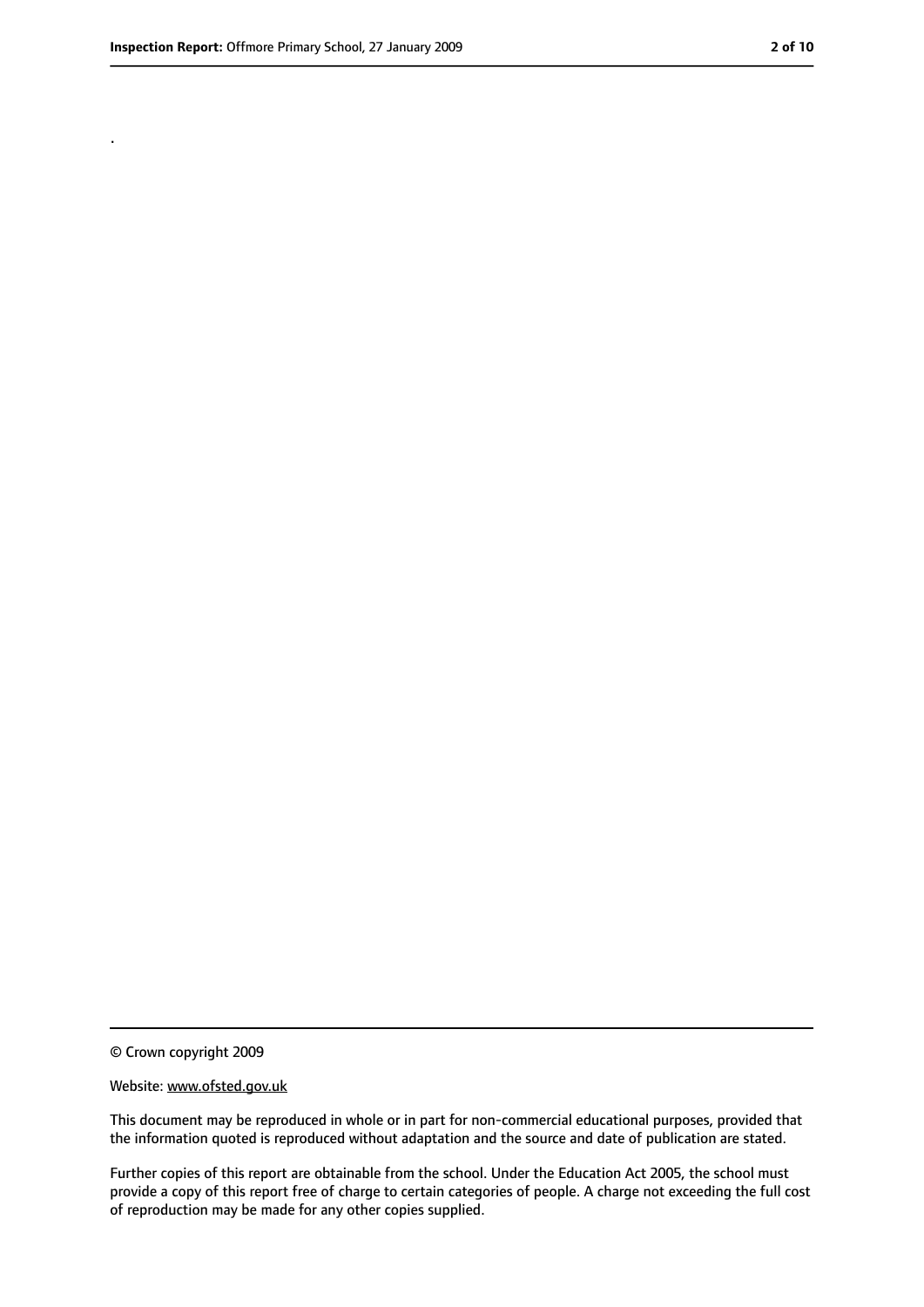# **Introduction**

The inspection was carried out by two Additional Inspectors, who evaluated the overall effectiveness of the school and investigated the following issues:

- the effectiveness of the school's initiatives to raise standards in writing and mathematics
- how well teachers use assessment information to match pupils' various abilities
- the impact of leadership and management at all levels in improving standards.

Evidence was gathered from the school's self-evaluation; the school's assessment records; observation of the school at work; discussions with staff, parents and governors; and an analysis of parental questionnaires. Other aspects of the school's work were not investigated in detail, but the inspectors found no evidence to suggest that the school's own assessments, as given in its self-evaluation, are not justified. These have been included where appropriate in this report.

## **Description of the school**

This much larger than average primary school opened in September 2007 on the site of a previous first school. Pupils from permanently closing first schools also joined the new school in 2006 and 2007. An increase in the number of pupils resulted in the relocation into temporary classes of a sizeable number of Key Stage 2 pupils. This has significantly reduced the amount of outdoor playground space. It is anticipated that a new school will be built in 2010.

In the Early Years Foundation Stage (EYFS), the school provides part-time education for three-year-olds in its Nursery. Most of these children transfer into the Reception unit. The majority of the pupils are from White British family backgrounds.

The school achieved a Healthy Schools and Activemark Awards in 2007, a silver status award for its Eco-club work and an International Schools Award. A privately-run before- and-afterschool club has been operating on the school site for the last 12 years. It also opens during the school holidays.

## **Key for inspection grades**

| Grade 1 | Outstanding  |
|---------|--------------|
| Grade 2 | Good         |
| Grade 3 | Satisfactory |
| Grade 4 | Inadequate   |
|         |              |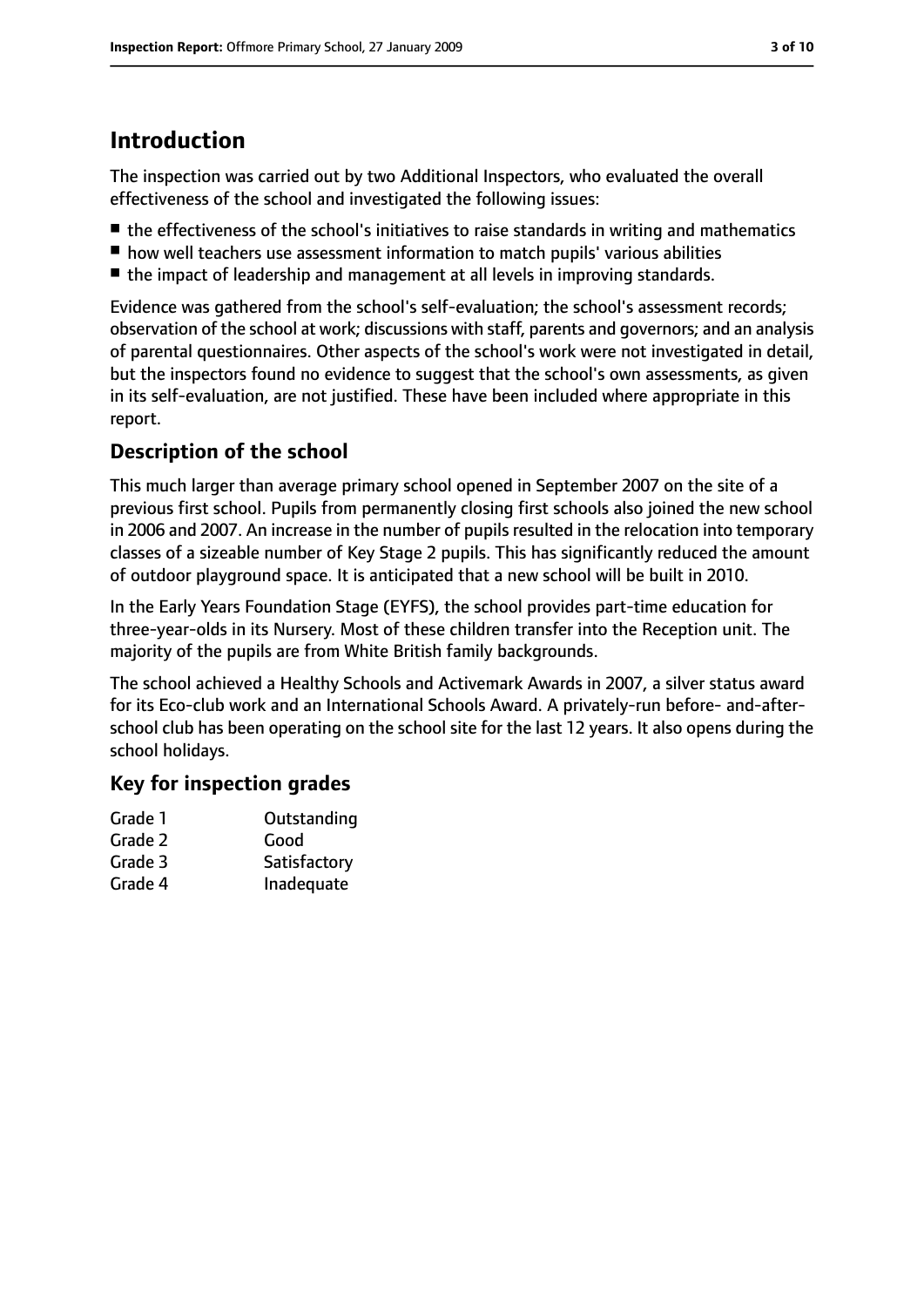## **Overall effectiveness of the school**

#### **Grade: 3**

This is a satisfactory school. There are particular strengths in the strong pastoral care, the numerous extra-curricula activities and in the pupils' good personal development. Virtually all the parents are extremely supportive of the school and are very pleased with the way their children are cared for. One parent captured the views of many in commenting, 'This is a warm and friendly school, the staff are very approachable and the headteacher is always ready to offer support in any matters arising. I wouldn't wish to send my child anywhere else.' A very small number of parents expressed concerns regarding behaviour but the inspectors found no cause for concern during the inspection. Understandably, a few parents felt anxious regarding the many staff changes in recent times. However, the majority share one parent's view that, 'We feel that the school has handled the disruption caused by the reorganisation with the minimum of impact to the pupils' education.'

Achievement is satisfactory. Children in the EYFS make satisfactory progress from starting points which are similar to those expected for their age when they enter the Nursery. By the time children enter Year 1, standards are broadly average. Pupils make satisfactory progress throughout the rest of the school and standards overall are average by the end of Year 6. Standards are above average in science. Through an effective analysis of data, senior leaders have recognised that reading standards are higher than those in writing and mathematics. Initiatives including enhancing curriculum opportunities to raise pupils' achievement in these areas are starting to have a positive impact. In the 2008 Key Stage 1 teacher assessments pupils attained above average standards in reading, writing and mathematics indicating that these pupils had made good progress. The school's tracking data show that standards attained by the current Year 2 and Year 6 pupils are on course to exceed those of 2008. The progress of pupils with learning difficulties and/or disabilities is satisfactory.

The school is currently undergoing a full review of its curriculum. Staff are increasingly making interesting links across subjects, thus making pupils' learning more meaningful, stimulating and enjoyable. There are particular strengths in music and art and design. The thriving school choir performs locally several times a year and all Year 3 pupils learn to play the recorder. Visits by local artists, musicians and poets, numerous after-school clubs, and opportunities to learn Spanish and French and take part in exciting international days serve to broaden pupils' experiences. This in turn extends their knowledge of both the local and global community.

Pupils say they enjoy school a lot and this is reflected in their good attendance. They say they would not want to change anything apart from having more heating in the temporary classrooms. They are kind and considerate in their dealings with each other and play sensibly and safely in their small playground. Behaviour is good and pupils like being class and Eco councillors and house captains, and discussing ways to improve the school. Pupils have a good understanding of the need to stay safe and the importance of a healthy lifestyle. They participate enthusiastically in the daily activate sessions and enjoy attending the many sporting events. Pupils leave the school with good personal skills and average standards in basic skills, which ensure they are soundly prepared for the next stage in their education.

Pastoral care is a strong feature of this friendly school. Relationships between adults and pupils are good and pupils feel able to talk to any member of staff if they have a problem. Consequently, they feel valued and secure. Safeguarding and equalities legislation are all in place and rigorously monitored. There are effective systems for monitoring pupils' progress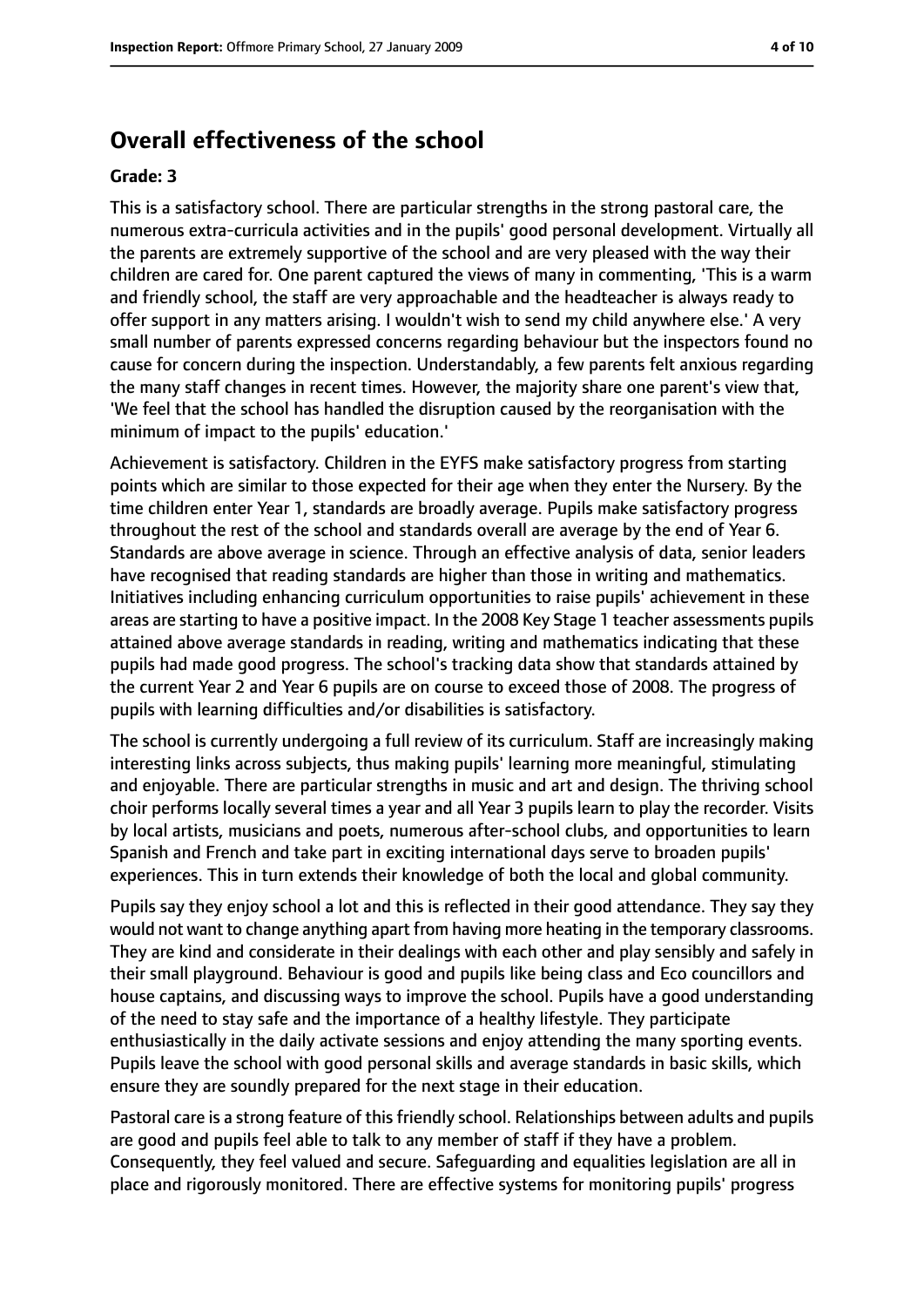but the resulting information is not yet consistently used by all teachers to match work to pupils' differing abilities. There is a marking policy but not all staff use this to guide their current practice.

Pupils have good attitudes towards their work. They say they enjoy learning because lessons are interesting and their teachers are kind. Teaching is satisfactory overall, although some good teaching and learning was observed during the inspection. This good teaching is not sufficiently widespread to ensure that all pupils make the best progress possible. There are variations between classes and subjects, reflecting the newness of teachers to the school, the wide range of previous experiences and variations in expectations. Some teachers are beginning to use assessment effectively to identify pupils' individual needs, plan learning and set challenging targets but this is not yet consistent practice throughout the school. The team of talented teaching assistants provides effective additional support to teachers and pupils.

The headteacher is a good leader with a clear vision and has sensitively and calmly supported the pupils and staff during the protracted reorganisation. Staff morale is high and they are united after some very turbulent times, and all are committed to raising standards and achievement. Leadership and management are satisfactory. The rate of school improvement has been lessened due to prolonged illness and changed circumstances amongst middle management. However, staffing is now more stable. All the staff are committed to promoting equality of opportunity, including those pupils with particular needs and those who join the school at different times of the school year. The school promotes community cohesion satisfactorily in the way it has succeeded in establishing a safe and happy learning environment for all the pupils since the reorganisation. It has developed satisfactory links with the local community and raised pupils' awareness of the wider global community through its international links. The use of data, by senior staff and governors, to check the school's performance is beginning to improve. As a result, the leadership team is starting to adopt relevant strategies to bring about improvements in order to raise standards and achievement. This is illustrated by the recent successful improvement to the way writing is taught. Although the headteacher has a very accurate view of the school's strengths and areas to improve, the school's self-evaluation is satisfactory and there is a satisfactory capacity for further improvement. This is because the monitoring of teaching and learning, especially at middle management level, lacks consistency and there is not therefore a sufficiently sharp enough focus on improvements needed to accelerate pupils' progress. The governing body is very new. Governors are very supportive and their monitoring role is improving.

## **Effectiveness of the Early Years Foundation Stage**

#### **Grade: 3**

Children make satisfactory progress and standards are average in all the areas of learning at the start of Year 1. Good emphasis on the development of basic skills, such as phonics, helps children's early reading and writing skills develop well. Interesting role play areas such as a yellow submarine in the Nursery and a pirate ship complete with gangplank in the Reception unit promote children's language skills effectively. There is a good balance between activities led by adults and those that children choose for themselves. Parents speak very highly of the EYFS provision and especially like the way their children settle quickly and happily. This is because the care and attention given to children's welfare are good. As a result, they make good progress in their personal development. The outdoor learning area in the Nursery is excellent. Children have great fun in their 'Forest School' where they cheerfully design and build sailing boats, climb trees, make structures with logs and cook around the campfire. Staff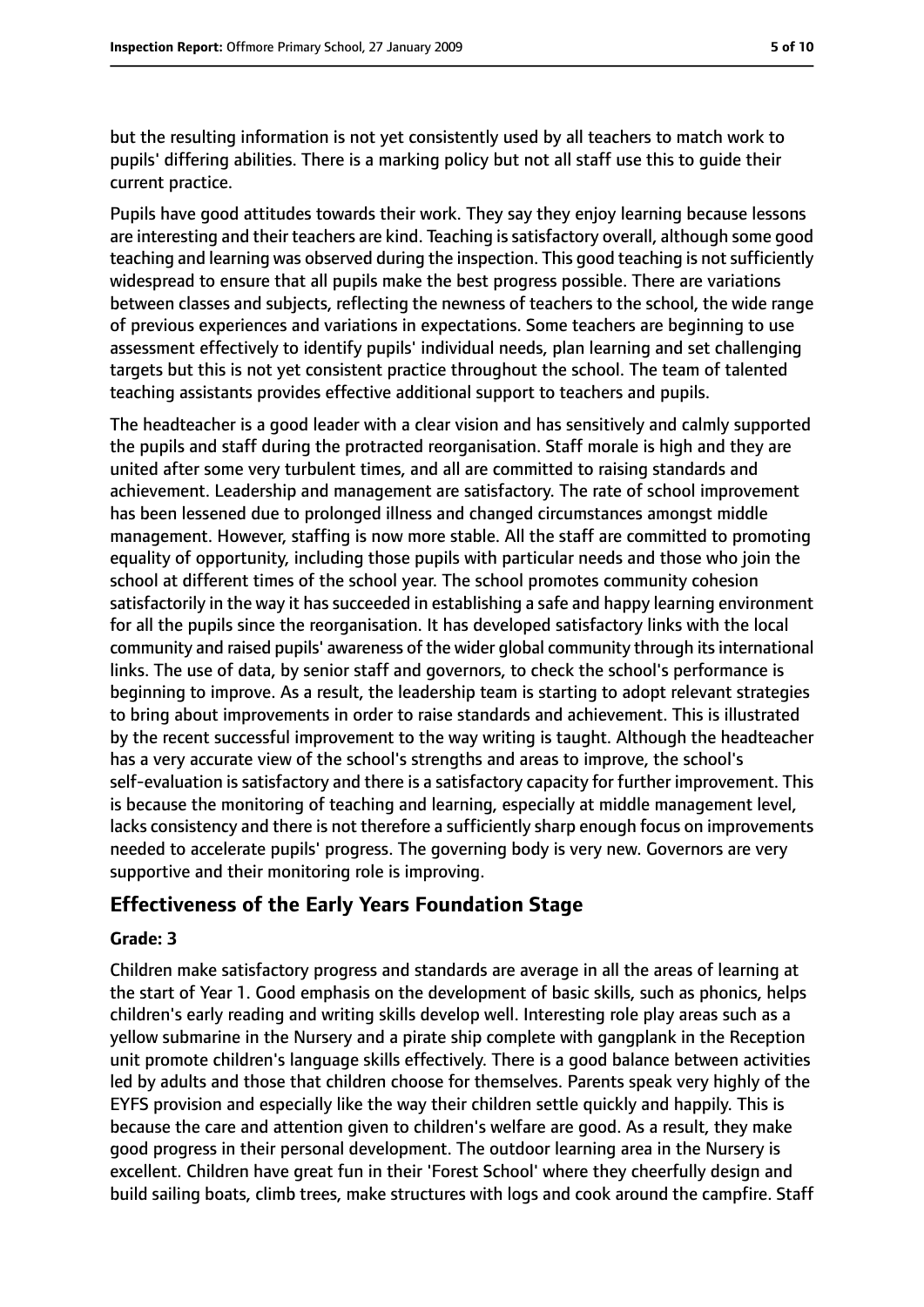are brilliant play partners and these enticing activities successfully develop children's confidence in risk taking in a safe way, and they also learn to form positive relationships with each other. Boys are especially keen to work in this exciting environment, which makes a noticeable difference to their personal and language skills.

Inspectors agree with the school that despite a number of strengths, overall effectiveness is satisfactory. The rate of children's learning is good in the Nursery and satisfactory in Reception. This is because of considerable staff turbulence in the Reception unit, which until last year had no stable staffing structure. This has clearly inhibited the successful establishment of policies and procedures and consistent strategies in teaching and learning. The Nursery teacher has considerable expertise and experience and leads the EYFS well; she visits the Reception unit regularly and there are high expectations for both staff and children. The provision in the Reception unit is improving rapidly as staff become more experienced and confident.

## **What the school should do to improve further**

- Use assessment data more effectively to ensure that work in lessons is consistently well matched to each pupil's needs.
- Ensure senior leaders and subject leaders rigorously monitor teaching and learning and standards to help good progress become the norm.
- Develop the effectiveness of academic quidance and the use of targets across the school to raise pupils' awareness of what they need to do to improve.

A small proportion of the schools whose overall effectiveness is judged satisfactory, but which have areas of underperformance, will receive a monitoring visit by an Ofsted inspector before their next section 5 inspection.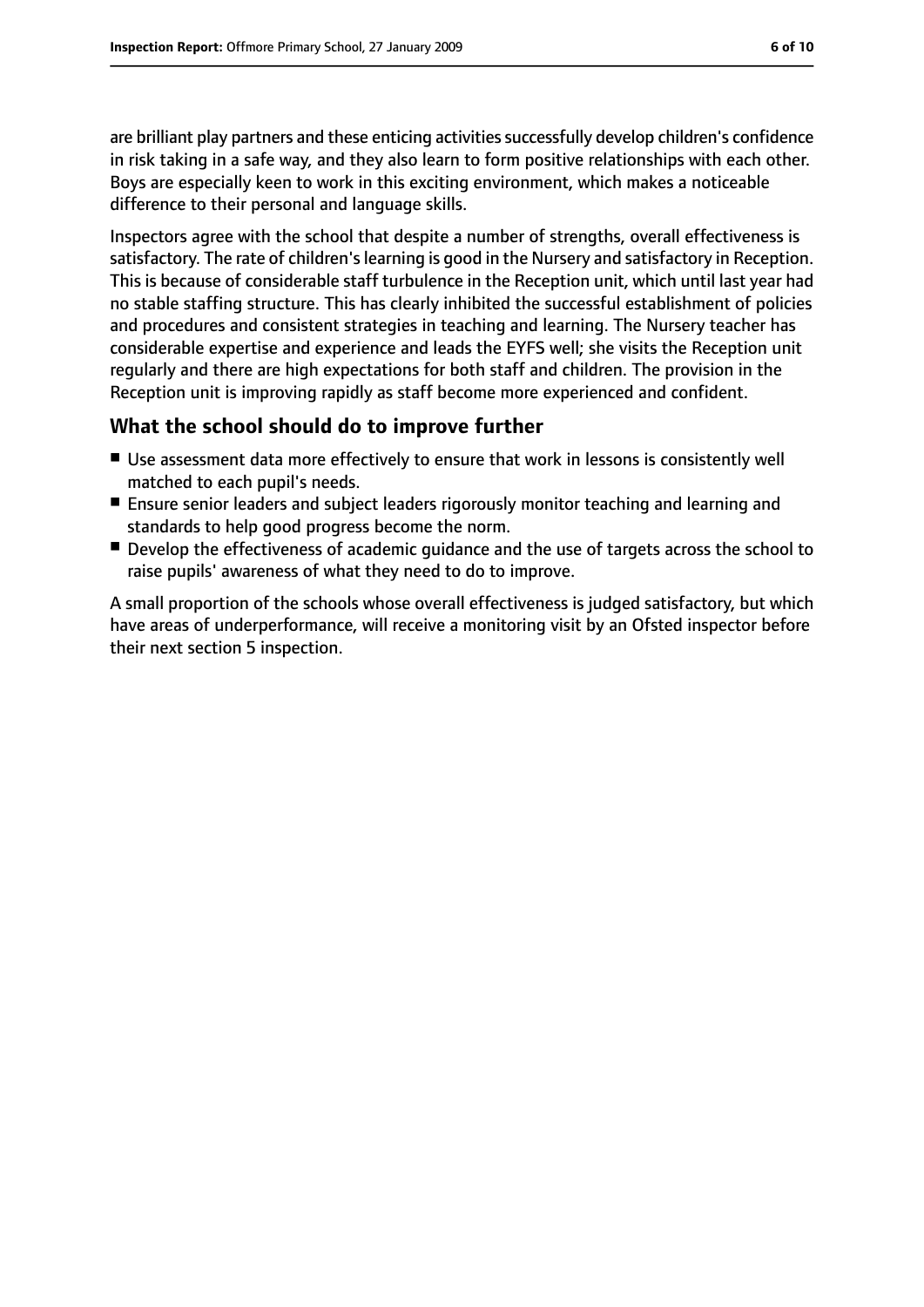**Any complaints about the inspection or the report should be made following the procedures set out in the guidance 'Complaints about school inspection', which is available from Ofsted's website: www.ofsted.gov.uk.**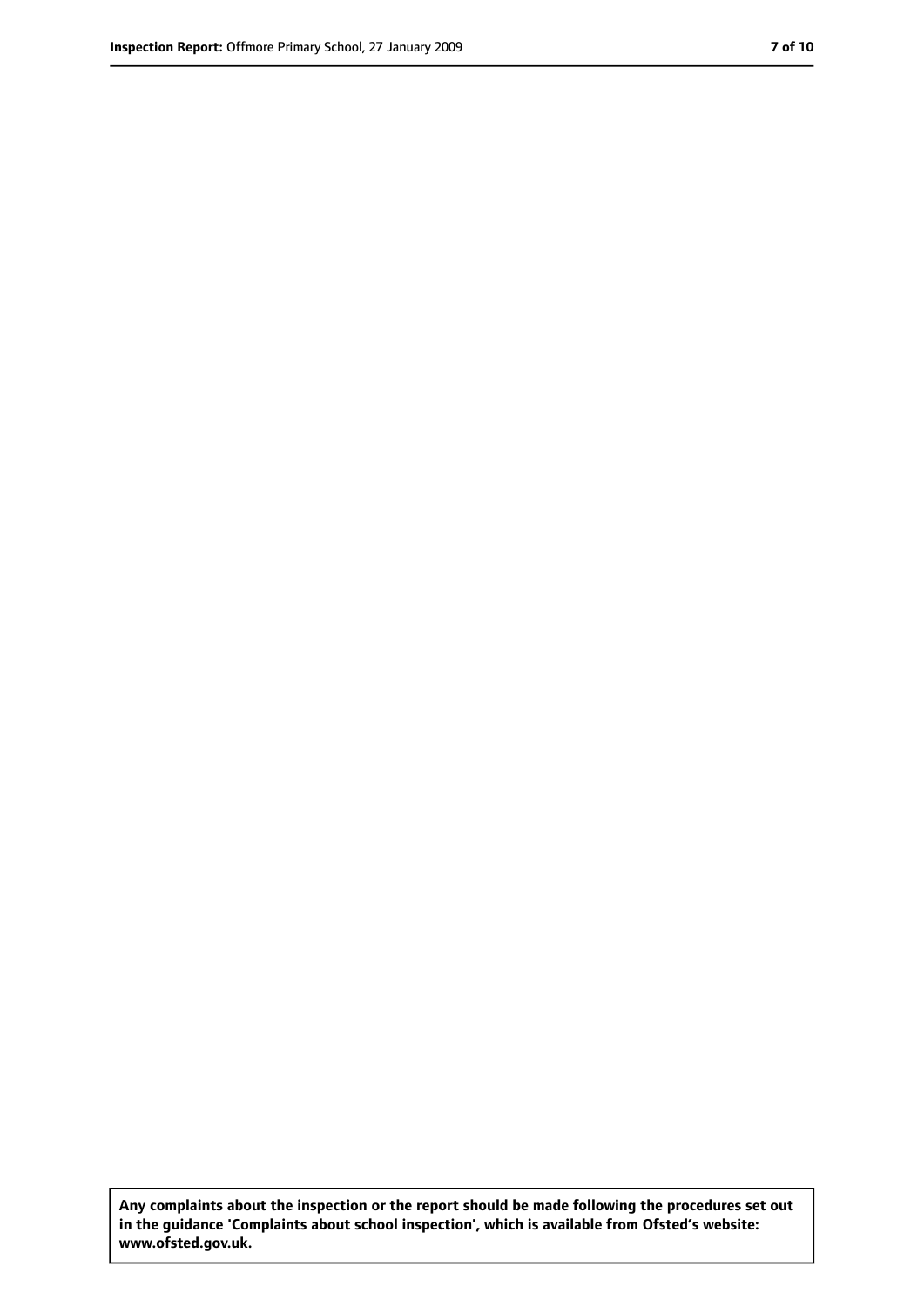# **Inspection judgements**

| ˈ Key to judgements: grade 1 is outstanding, grade 2 good, grade 3 satisfactory, and | <b>School</b>  |
|--------------------------------------------------------------------------------------|----------------|
| arade 4 inadequate                                                                   | <b>Overall</b> |

#### **Overall effectiveness**

| How effective, efficient and inclusive is the provision of<br>education, integrated care and any extended services in meeting the<br>needs of learners? |           |
|---------------------------------------------------------------------------------------------------------------------------------------------------------|-----------|
| Effective steps have been taken to promote improvement since the last<br>inspection                                                                     | <b>NA</b> |
| How well does the school work in partnership with others to promote learners'<br>well being?                                                            | 3         |
| The capacity to make any necessary improvements                                                                                                         |           |

## **Effectiveness of the Early Years Foundation Stage**

| How effective is the provision in meeting the needs of children in the<br>l EYFS?            |  |
|----------------------------------------------------------------------------------------------|--|
| How well do children in the EYFS achieve?                                                    |  |
| How good are the overall personal development and well-being of the children<br>in the EYFS? |  |
| How effectively are children in the EYFS helped to learn and develop?                        |  |
| How effectively is the welfare of children in the EYFS promoted?                             |  |
| How effectively is provision in the EYFS led and managed?                                    |  |

#### **Achievement and standards**

| How well do learners achieve?                                                               |  |
|---------------------------------------------------------------------------------------------|--|
| The standards <sup>1</sup> reached by learners                                              |  |
| $\mid$ How well learners make progress, taking account of any significant variations $\mid$ |  |
| between groups of learners                                                                  |  |
| How well learners with learning difficulties and/or disabilities make progress              |  |

### **Annex A**

<sup>&</sup>lt;sup>1</sup>Grade 1 - Exceptionally and consistently high; Grade 2 - Generally above average with none significantly below average; Grade 3 - Broadly average to below average; Grade 4 - Exceptionally low.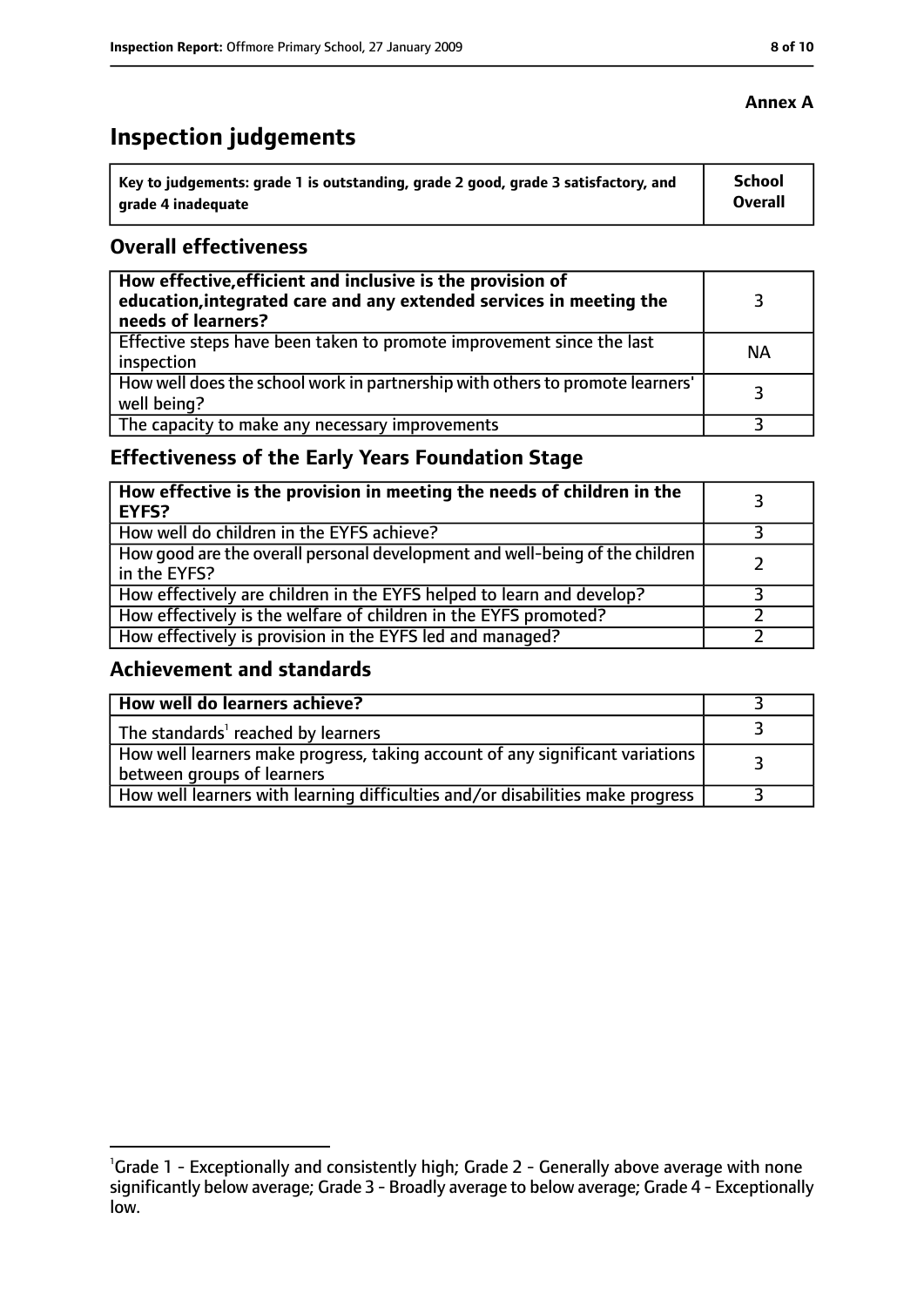## **Personal development and well-being**

| How good are the overall personal development and well-being of the<br>learners?                                 |  |
|------------------------------------------------------------------------------------------------------------------|--|
| The extent of learners' spiritual, moral, social and cultural development                                        |  |
| The extent to which learners adopt healthy lifestyles                                                            |  |
| The extent to which learners adopt safe practices                                                                |  |
| The extent to which learners enjoy their education                                                               |  |
| The attendance of learners                                                                                       |  |
| The behaviour of learners                                                                                        |  |
| The extent to which learners make a positive contribution to the community                                       |  |
| How well learners develop workplace and other skills that will contribute to<br>their future economic well-being |  |

# **The quality of provision**

| How effective are teaching and learning in meeting the full range of<br>  learners' needs?              |  |
|---------------------------------------------------------------------------------------------------------|--|
| How well do the curriculum and other activities meet the range of needs and<br>  interests of learners? |  |
| How well are learners cared for, quided and supported?                                                  |  |

## **Leadership and management**

| How effective are leadership and management in raising achievement<br>and supporting all learners?                                              |     |
|-------------------------------------------------------------------------------------------------------------------------------------------------|-----|
| How effectively leaders and managers at all levels set clear direction leading<br>to improvement and promote high quality of care and education |     |
| How effectively leaders and managers use challenging targets to raise standards                                                                 |     |
| The effectiveness of the school's self-evaluation                                                                                               | 3   |
| How well equality of opportunity is promoted and discrimination eliminated                                                                      | 3   |
| How well does the school contribute to community cohesion?                                                                                      | 3   |
| How effectively and efficiently resources, including staff, are deployed to<br>achieve value for money                                          | 3   |
| The extent to which governors and other supervisory boards discharge their<br>responsibilities                                                  |     |
| Do procedures for safequarding learners meet current government<br>requirements?                                                                | Yes |
| Does this school require special measures?                                                                                                      | No  |
| Does this school require a notice to improve?                                                                                                   | No  |